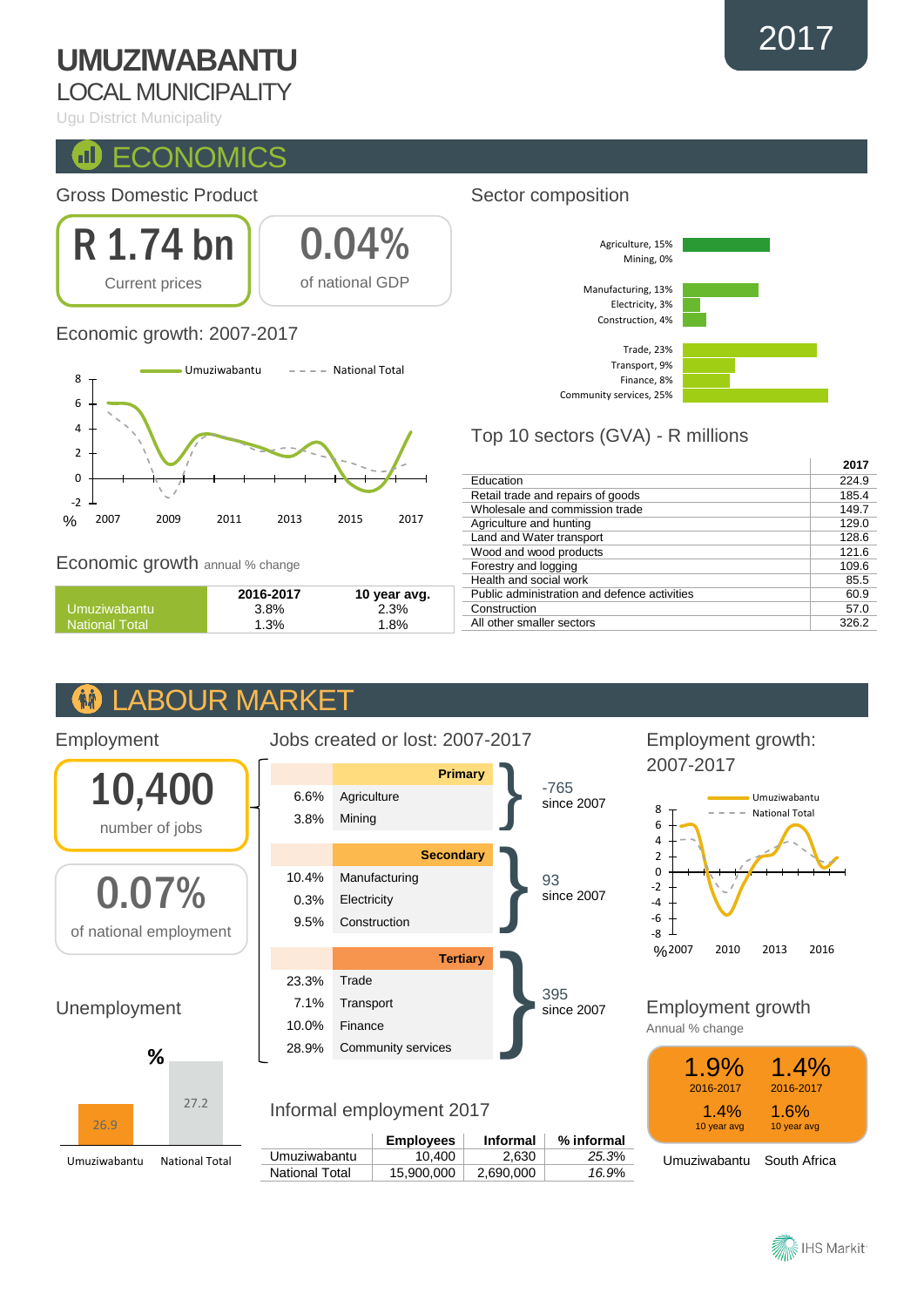### PRODUCTIVI 原

### GDP per employee

R 167 k Umuziwabantu

R 293 k South Africa

### Productivity growth annual % change

|                       | 2017    | 10 year avg. |
|-----------------------|---------|--------------|
| Umuziwabantu          | 1.8%    | 0.9%         |
| <b>National Total</b> | $0.0\%$ | $0.1\%$      |

### Productivity growth: 2007-2017



## DEVELOPM

### Literacy rate: 2007-2017



## Human Development Index (HDI)

|                | 2007 | 2017 | Change |
|----------------|------|------|--------|
| Umuziwabantu i | 0.37 | 0.53 | 0.16   |
| National Total | 0.55 | 0.66 | 0.11   |

### People below upper poverty line



#### **TITLE PUL**

### Total Population



| 0.2%                   |
|------------------------|
| of national population |

### Growth in population annual % change

|                    | 2017    | 10 year avg. |
|--------------------|---------|--------------|
| Umuziwabantu       | $1.2\%$ | 0.9%         |
| l National Total ' | 1.5%    | 1.6%         |
|                    |         |              |

### Population growth: 2007-2017



### Dominant share: 2007 and 2017

|                          | 2007  | 2017  |
|--------------------------|-------|-------|
| Language: IsiZulu        | 96.1% | 97.6% |
| African population group | 97.8% | 98.2% |

# HOUSEHOLD SERVICES

### Household backlog

|             | 2007  | 2017  |
|-------------|-------|-------|
| Sanitation  | 50.2% | 18.4% |
| Water       | 58.6% | 53.4% |
| Electricity | 22.6% | 5.9%  |
| Refuse      | 81.3% | 80.9% |

### Household services diamond



### Index of services development